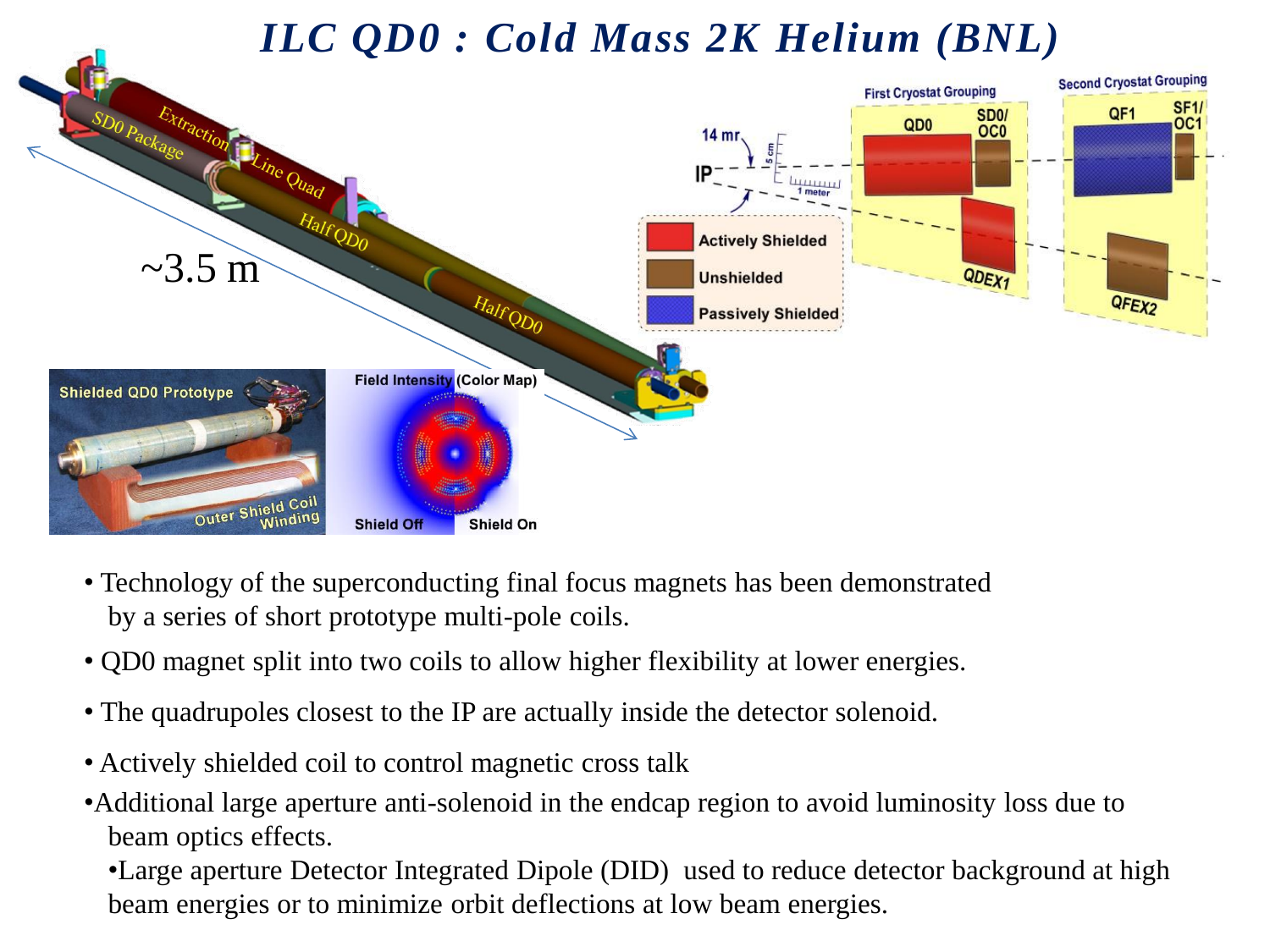# Extraction Line

### **ILC e** +**e** - **collision creates disrupted beam:**

• Huge energy spread and large x,y divergence (emittance) in the outgoing electron beam.

• High power divergent beamstrahlung photon beam in the same direction with electrons.

#### **Issue:**

• Potential high beam loss in the extraction line due to overfocusing of low energy electrons and divergence of the photon beam.

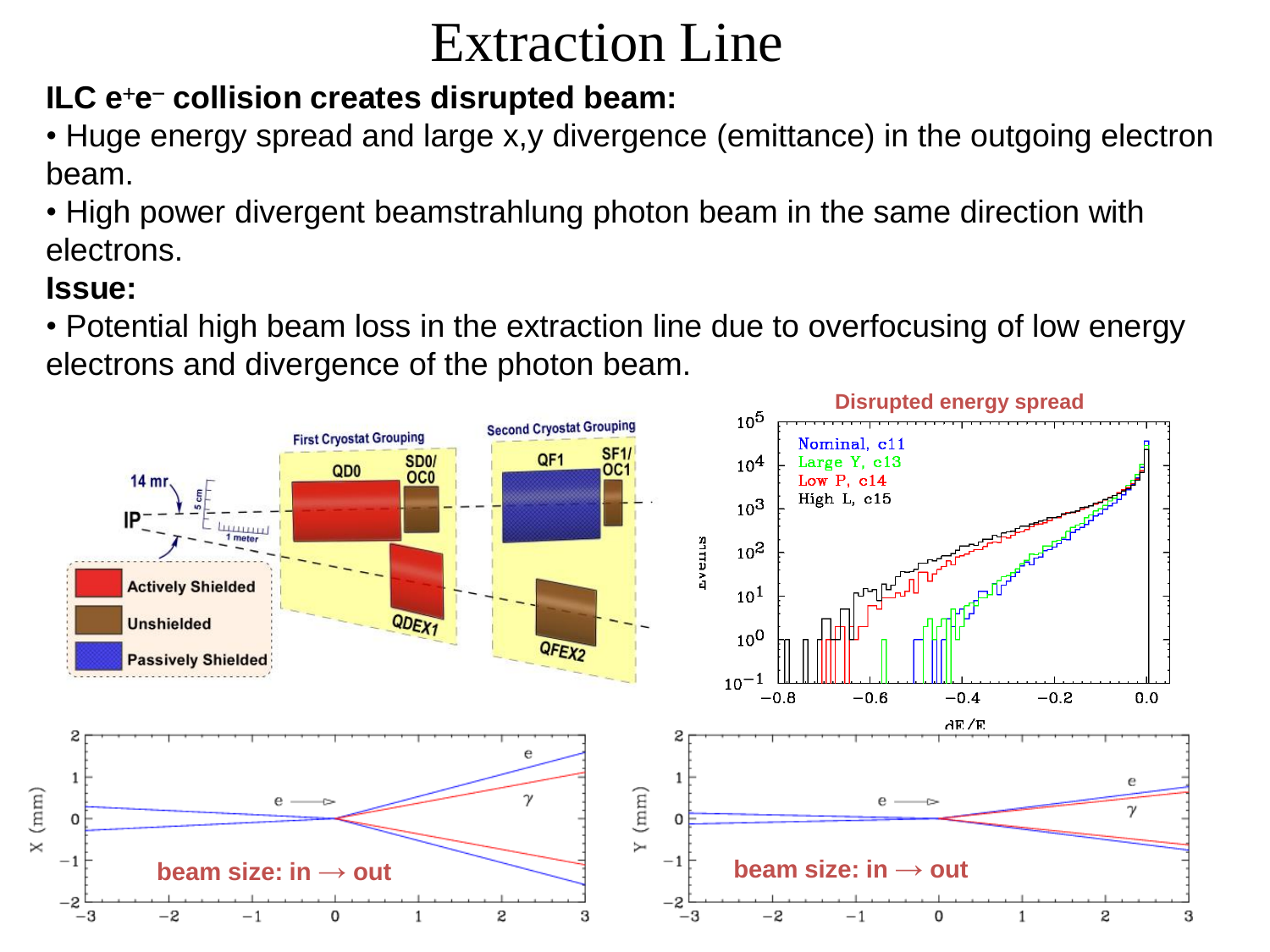# CLID QD0 : Hybrid magnet



Why a an Hybrid magnet ?

| <b>CLIC QD0 Main</b><br><b>Parameters</b> |                 | $100$ mm<br>prototype             | Real magnet 2.7m      |
|-------------------------------------------|-----------------|-----------------------------------|-----------------------|
| Yoke                                      |                 |                                   |                       |
| Yoke length                               | m               | 0.1                               | 2.7                   |
| Coil                                      |                 |                                   |                       |
| Conductor size                            | mm              | $4\times4$                        | $4\times4$            |
| Number of turns per coil                  |                 | $18\times18=324$                  | $18\times18=324$      |
| Average turn length                       | l m l           | 0.586                             | 5.786                 |
| Total conductor                           | [m]             | $0.586 \times 324 \times 4 = 760$ | 5.786×324×4=7500      |
| length/magnet                             |                 |                                   |                       |
| Total conductor mass/magnet               | [kg]            | $26.8 \times 4 = 107.2$           | $265.2\times4=1060.8$ |
| <b>Electrical parameters</b>              |                 |                                   |                       |
| Ampere turns per pole                     | [A]             | 5000                              | 5000                  |
| Current                                   | $\vert A \vert$ | 15.432                            | 15.432                |
| Current density                           | $[A/mm^2]$      |                                   |                       |
| Total resistance                          | [mOhm]          | 896                               | 8836                  |
| Voltage                                   | V               | 13.8                              | 136.4                 |
| Power                                     | [kW]            | 0.213                             | 2.1                   |

•Limited space available for the magnet difficult to accommodate a cryostat

•Magnet aperture too small to wind a superconducting cables given the large forces and the small radius;

•Complex assembly, difficult to align and stabilize at the sub-nanometer level (different layers of coils, collars, thermal insulation, cryostat);

•Difficult integration of a conical post-collision line in a cryostat assembly.